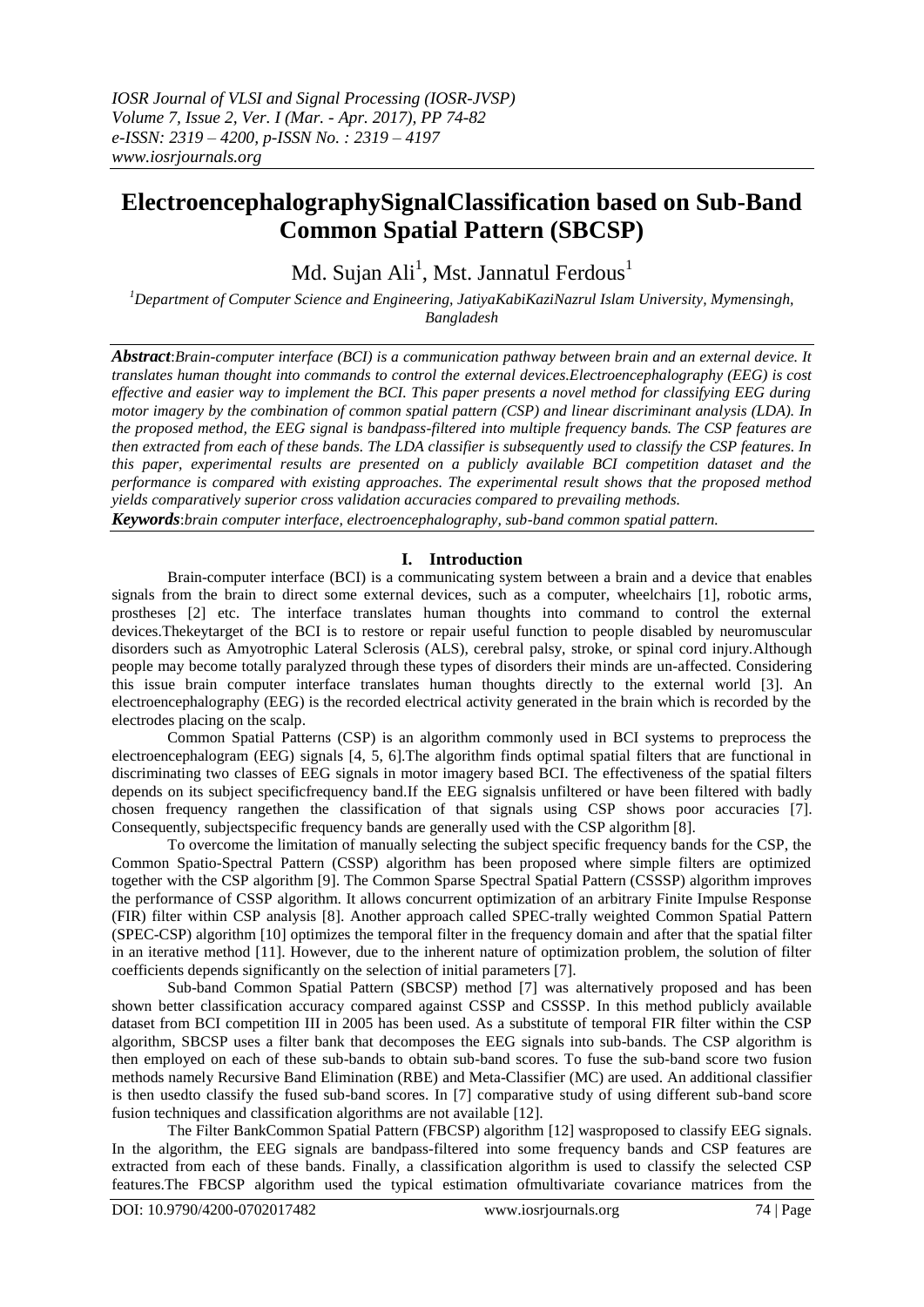EEGsignals for a filter bank of CSP [12]. Usually EEG signals are contaminated with artifacts or different types of noise sources. Due to the contamination the normal pattern of the majority of the EEG data are differed [13]. In the case of large amount of contamination, the multivariate covariance estimates typically varies significantly from the estimate without the contamination [13]. Therefore, the FBCSP algorithm is sensitive to artifacts in the trainingdata [14].

A Robust Filter Bank CommonSpatial Pattern (RFBCSP) algorithm was proposed [14] where theMinimum Covariance Determinant (MCD) estimator is used to estimate the covariance matrices. Likewise, to estimate the variance of the projected EEG signals the Median Absolute Deviation (MAD) is used. The classification performance of the RFBCSP is better in some specific subjects but the overall results are not statistically significant.

In this paper, a novel approach is proposed for EEG signal classification in motor imagery-based BCI. The proposed approach is subdivided into the following three stages. In the first stage, the EEG signal is divided into multiple frequency bands using bandpass filter. In the second stage, CSP features are extracted from each of these frequency bands. A classification algorithm is used to classify the CSP features in the third stage. In the third stage, the classification of each band is done by three steps: finding Linear Discriminant Analysis (LDA) scores, blending LDA scores and classifying based on the LDA scores.

The paper is organized as follows– Section II discusses a feature extraction technique called Common Spatial Pattern (CSP), the Linear Discriminant Analysis (LDA) technique is explained in section III, section IV contains the description of the proposed method, the experimental results are illustrated in section V and the section VI includes some concluding remarks.

## **II. Common Spatial Pattern**

Common Spatial Pattern (CSP) is a feature extraction technique used in signal processing for separating a multivariate signal into additive subcomponents.The technique used to design spatial filters such that the variance of the filtered data from one class is maximized while the variance of the filtered data from the other class is minimized. Thus, the resulting feature vectors increase the discriminability between the two classes by means of minimize the intra class variance and maximize the inter class variance [15]. This property builds CSP as one of the most effective spatial filters for EEG signal processing. The method of CSP was first introduced to EEG analysis for detection of abnormal EEG [16] and effectively applied on movement-related EEG for the classification purpose [4, 6]. The target of the CSP is to project the multichannel EEG data into low dimensional spatial subspace with a projection matrix using linear transformation [17].

For details explanation of the CSP algorithm, assume the original EEG data matrix  $E_k^i$  from trial i for class k. The dimension of each  $E_k^i$  is  $N \times T$ , where N is the number of channels and T is the number of samples per channel. For the explanation, the EEG data of a single trial  $(i = 1)$  is represented as  $E_{k \in (l,r)}$  where 1 denotes left hand and r denotes right hand movement. The normalized spatial covariance of the EEG for the left hand movement,  $C_l$  and for the right hand movement,  $C_r$  can be calculated as:

$$
C_{l} = \frac{E_{l}E_{l}^{T}}{S_{l}}, \qquad C_{r} = \frac{E_{r}E_{r}^{T}}{S_{r}}
$$
(1)

Where  $E_l$  and  $E_r$  represent the original EEG matrices for left hand and right hand movement respectively,  $E_l^T$ is the transpose of  $E_l$  and  $E_r^T$  is the transpose of  $E_r$ . The  $S_l = trace(E_l E_l^T)$  and  $S_r = trace(E_r E_r^T)$  are the sum of the diagonal elements of  $E_l E_l^T$  and  $E_r E_r^T$  respectively. The composite spatial covariance, C is the sum of the averaged normalized spatial covariance  $C_l$  and  $C_r$ . The  $C_l$  and  $C_r$  are estimated by averaging over all the trials of each class. The composite spatial covariance, C is calculated as

$$
C = \overline{C}_l + \overline{C}_r = M_e \delta_e M_e^T
$$
 (2)

Where  $M_e$  is the matrix of eigenvectors,  $M_e^T$  is the transpose of  $M_e$  and  $\delta_e$  is the diagonal matrix of eigenvalues.

The averaged normalized spatial covariance  $C_l$  and  $C_r$  are transformed as

$$
J_l = X\overline{C}_l X^T
$$
 and  $J_r = X\overline{C}_r X^T$  (3)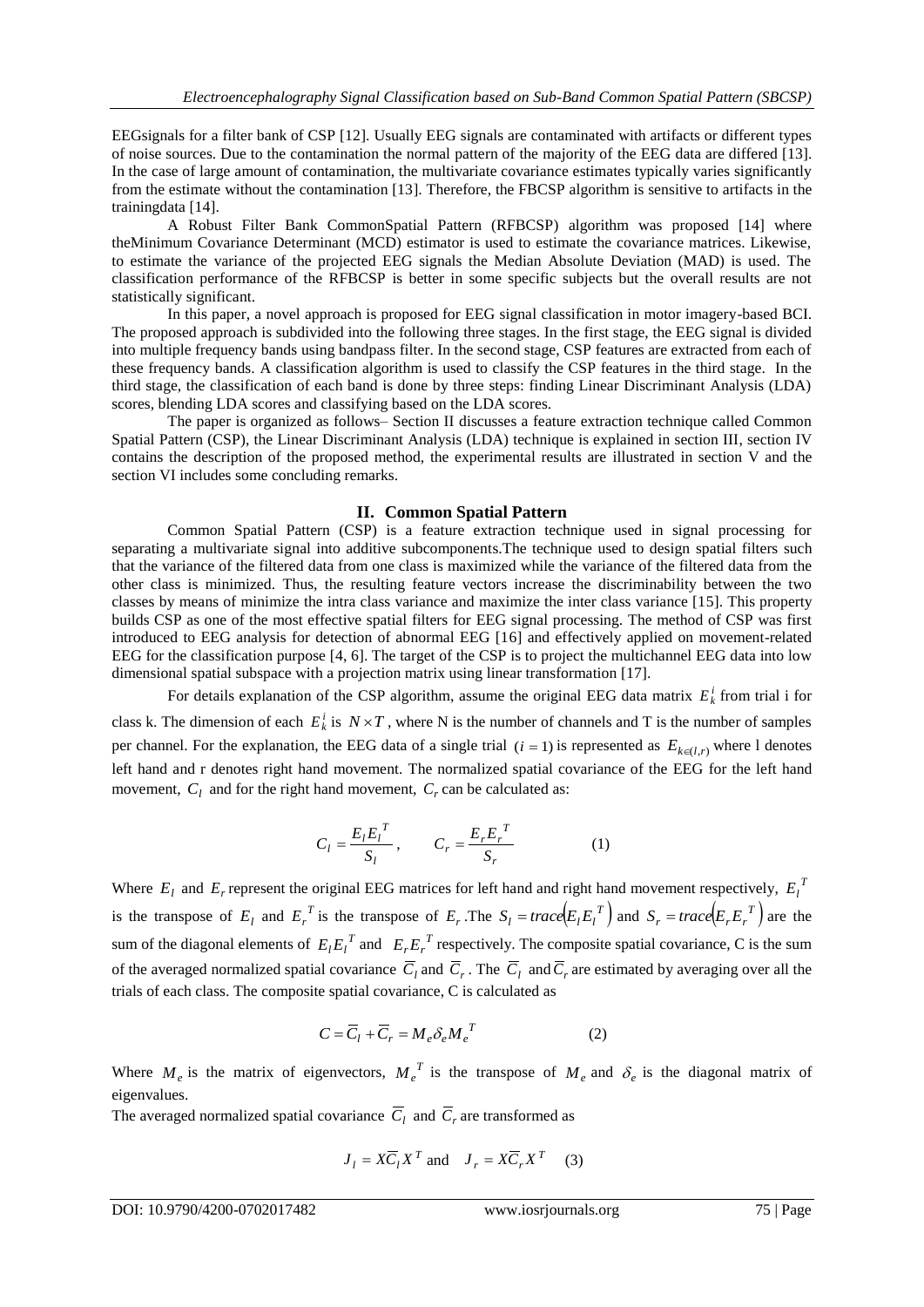Where  $X = M_e^T / \sqrt{\delta_e}$  is the whitening transformation matrix and its transpose is  $X^T$ .  $J_i$  and  $J_r$  share common eigenvectors and the sum of corresponding eigenvalues for the two matrices will always be one. If  $J_l = Y \Lambda_l Y^T$ and  $J_r = Y \Lambda_r Y^T$  then  $\Lambda_l + \Lambda_r = I$ , where I is the identity matrix. Since the sum of two corresponding eigenvalues is always one, a high eigenvalue for  $J_l$  means that a high variance for EEG in left hand movement and a low variance for the EEG in right hand movement (low eigenvalue for  $J_r$ ) and vice versa. The classification operation is done based on this property. The projection of whitened EEG onto the eigenvectors Y corresponding to the largest  $\Lambda_l$  and  $\Lambda_r$  will give feature vectors that significantly enhance the discrimination ability.

The goal of the CSP is to find F spatial filters to create a projection matrix W of dimension  $N \times F$  (each column is a spatial filter). The projection matrix W is represented as

$$
W = Y^T X \quad (4)
$$

The projection matrix W linearly transforms the original EEG into uncorrelated components according to:

$$
Z = WE \qquad (5)
$$

The original EEG, E can be reconstructed by  $E = W^{-1}Z$  where  $W^{-1}$  is the inverse matrix of W. The columns of  $W^{-1}$  are spatial patterns that describe the variance of the EEG. The first and last columns contain the most discriminatory spatial patterns that explain the high variance of one class and the low variance of the other.

### **III. Linear Discriminant Analysis**

Linear Discriminant Analysis (LDA), also known as Fisher"s linear discriminant analysis is a technique used to find a linear combination of features that separates two or more classes of data. It is typically used as a dimensionality reduction step before classification [18]. It reduces dimensionality but at the same time preserves as much of the class discriminatory information as possible. The goal of the LDA is to use a separatinghyperplane that maximally separate the data representing the different classes. The hyperplane is found by selecting the projectionwhere the same classes are projected very close to each other and the distance between the two classes means is as maximum as possible [19]. An example of a selection of data projection is shown in Fig. 1. As shown in Fig. 1 projection p1 is a better line where class 1 and class 2 are well separated whereas projection p2 line is unable to separate the two classes.



**Figure 1:** An example of a selection of data projection. Projection p1 maximize the separation of data compare to projection p2

Let as assume that we have Kclasses, each containing N observations  $x_i$ . The within-class scatter,  $\tilde{S}_w$ for all K classes can be calculated as:

$$
\widetilde{S}_w = \sum_{k=1}^K f_k S_w^k \quad (6)
$$

Where the within-class covariance matrix  $S_w^k$ , the fraction of data  $f_k$  and the mean vector  $\mu_k$  of class kare calculated according to the following formulas:

$$
S_w^k = \sum_{i=1}^{N_k} (x_i^k - \mu^k)(x_i^k - \mu^k)^T \qquad (7)
$$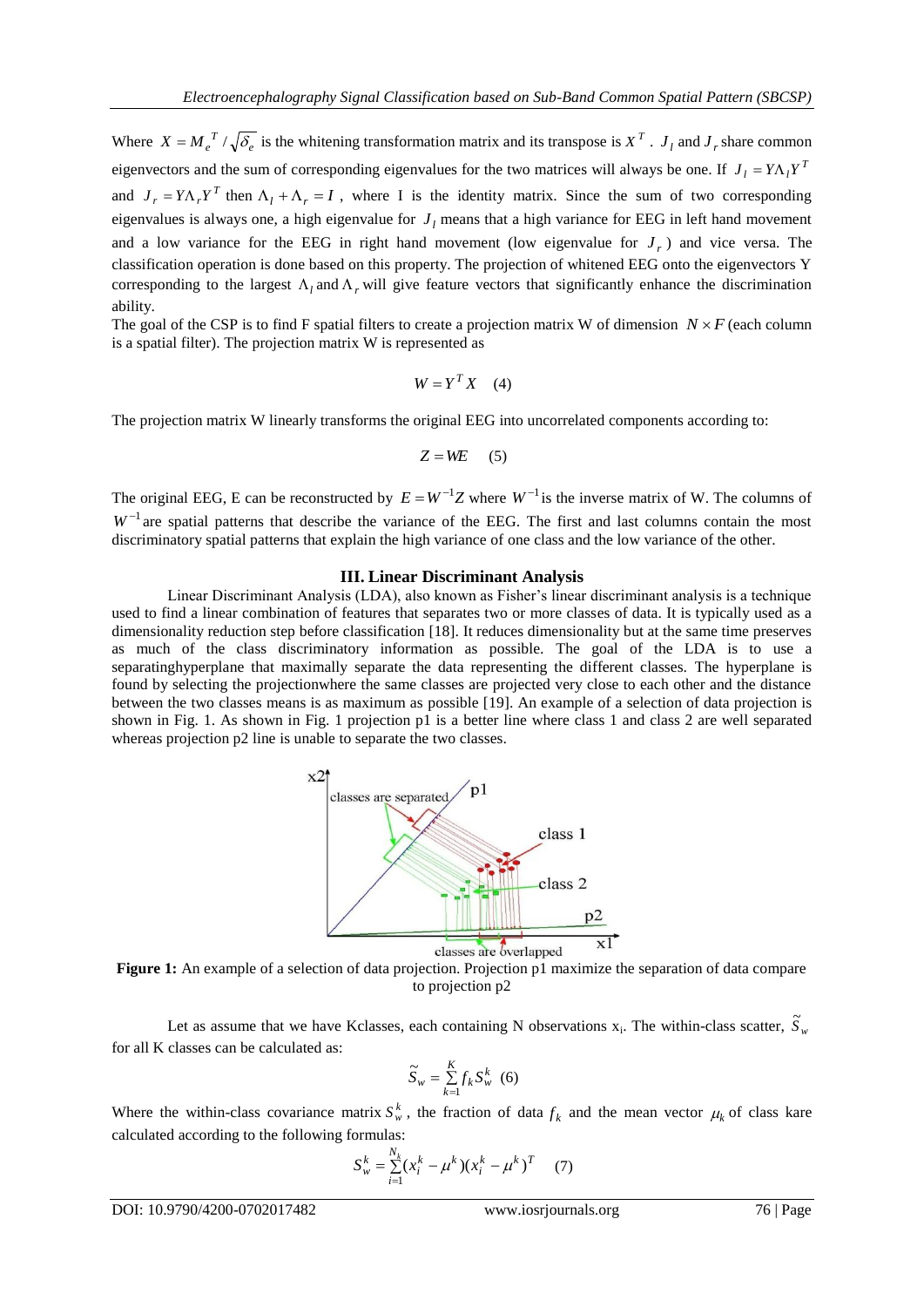$$
f_k = \frac{N_k}{\sum_{j=1}^{K} N_j}, \ \mu_k = \frac{1}{N_k} \sum_{i=1}^{N_k} x_i^k \quad (8)
$$

The between class scatter  $\tilde{S}_b$  for all K classes can be calculated as:

$$
\widetilde{S}_b = \sum_{k=1}^K f_k S_b^k \quad (9)
$$

Where the between class covariance matrix,  $S_b^k$  for the mean of all observations  $x_i$  for all K classes,  $\mu$  can be estimated as

$$
S_b^k = \sum_{k=1}^K (\mu^k - \mu) (\mu^k - \mu)^T (10)
$$

The main objective of LDA is to find a projection matrix that maximizes the ratio of the determinantof  $\tilde{S}_b$  to the determinant of  $\tilde{S}_w$ . The projections that providing the best class separation are eigenvectors with the highest eigenvalues of matrixP [18]:

$$
P = \frac{\widetilde{S}_b}{\widetilde{S}_w} \qquad (11)
$$



**Figure 2:**Block diagram of the proposed EEG signal classification approach

Since the matrix P is asymmetric, the calculation of eigenvectors can be difficult. This difficulty can be minimized by using generalized eigenvalue problem [20]. Now, the aim of the LDA is to seek (K-1) projections  $[y_1, y_2, y_3, \ldots, y_{K-1}]$  by means of (K-1) projection vectors. The transformed data set y is obtained as a linear combination of all input features x with weights W.

$$
y = x^T W \quad (12)
$$

Where  $W = [w_1, w_2, w_3, ..., w_D]$  is a matrix form with the D eigenvectors of matrix P associated with the highest eigenvalues. The LDA reduces the original feature space dimension to D. The LDA performs well when the discriminatory information of data depends on the mean of the data. But it does not work for the variance depended discriminatory informative data. Also, the performance of the LDA is not good for nonlinear classification.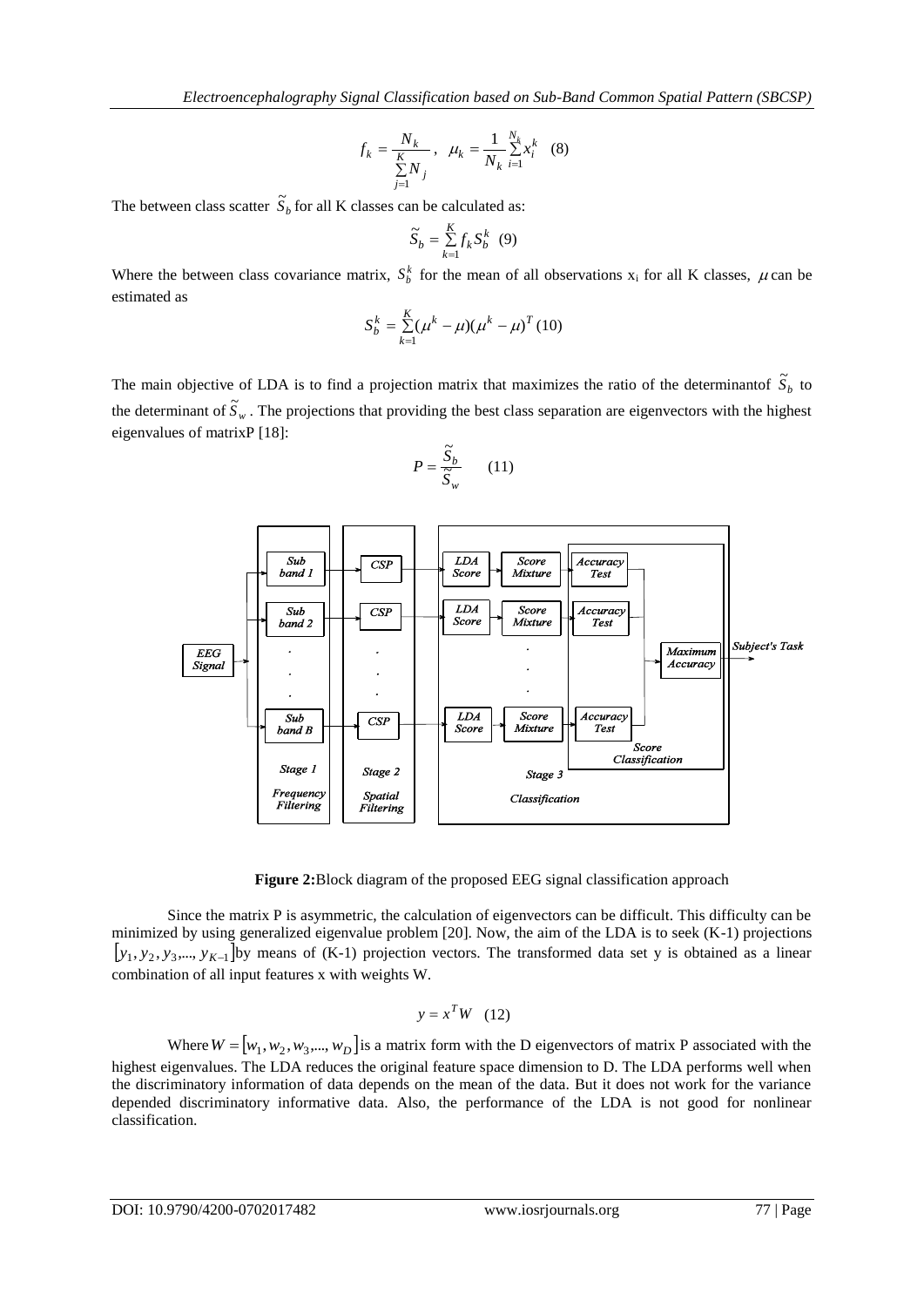#### **IV. Proposed Approach**

The proposed EEG signal classification approach is illustrated in Fig. 2.This approach is subdivided into three stages for EEG signal processing and machine learning. In the first stage, the EEG signal frequency is filtered into multiple pass bands using bandpass filter. In the second stage, CSP features are extracted from each of these frequency bands. In the third stage, the classification operation is performed by finding LDA scores, blending and classifying the scores. A detail of each stage is described in below.

Frequency filtering: the first stage filters the EEG signal into multiple frequency passbands. The digital Butterworth bandpass filter is used to filter the EEG signal. Here, the most dominating rhythmic components alpha and beta (8-32Hz) are selected. A total of sixbandpass filters 8-12Hz, 12-16Hz, 16-20Hz, 20-24Hz, 24- 28Hz and 28-32Hz are used. The filtered sixsubbands are used individually for the classification.

Spatial filtering:in this stage the CSP algorithm is used to perform the spatial filtering operation. The spatial filter produces CSP features for the particular frequency range of each of the sub bands. Classification:In the third stage, classification algorithms called LDA classifier is used to model and classify the selected CSP features. Each sub band feature is passed separately through the classifier. To validate the classification,  $P \times Q$ cross validation is used. At the first step of the classification stage, the LDA classifier computed LDA scores for every value of P and Q. In the score mixture step, the LDA scores are mixed up according to

$$
\Psi = \frac{1}{Q} \sum_{i=1}^{Q} \Phi (13)
$$

Where,  $\Psi$  and  $\Phi$  denote the mixed LDA scores and the LDA scores computed by the LDA classifier respectively. The mixed LDA scores are converted to predicted classes. The accuracy,  $\Gamma_{j \times Q}$  is tested based on the predicted classes in the score classification step where  $j=1,2,...,P$ . After  $P\times Q$  cross validation, the classification accuracy for each subbandis estimated by the following formula:

$$
A_b = \frac{1}{P} \sum_{j=1}^{P} \Gamma_{j \times Q} \quad (14)
$$

Where,  $A_b$  is the classification accuracy for subband  $b(b = 1, 2, \ldots, B)$ . Finally, the classification rate (CR) of the EEG signal is calculated according to (15)

## $CR = \max(A_b) \times 100\%$  (15)

#### **V. Experimental Results**

The performance of the proposed method is evaluated by classifying EEG during imagined movement. The proposed approach is applied to the publicly available BCI competition dataset. A filter bank is used in this method that covers alpha and beta rhythmic components (8-32Hz). The filter bank comprises sixbandpass filters namely 8-12Hz, 12-16Hz, 16-20Hz, 20-24Hz, 24-28Hz and 28-32Hz. A fourth-order Butterworth filter is used to subband the EEG data. To extract features from the data, the CSP algorithm with  $m=2$  is used in this experiment.

Dataset: To evaluate the performance of the proposed method, the dataset IVa from the publicly available BCI competition III 2005 [21] is used in this experiment. This dataset contains data from the four initial sessions without feedback. The dataset is recorded from five healthy subjects (labelled 'aa', 'al', 'av', 'aw', 'ay') who performed right hand and right foot movement imagination [22]. The data for each subject comprises 280 trials from 118 EEG channels and 140 trials in each class. The visual cues at each trial last for 3.5 seconds. The sampling rate of the data is 100 Hz. In this experiment, the data between 0.5 seconds and 2.5 seconds from the visual cue (i.e. 200 time points at each trial) is extracted.

Channel selection: The motor imagery response of brain is more active in its central part [23]. In this experiment, out of the 118 EEG channels, from the central area 13 are selected for classification. The selected EEG channels are "FC3", "FC4", "Cz", "C1", "C2", "C3", "C4", "C5", "C6", "T7", "T8", "CP3", and "CP4". The spatial distribution of the channels on the scalp in 10/20 EEG system is illustrated in Fig. 3. The letters specify the spatial location as  $A = \text{ear lobe}$ ;  $C = \text{central}$ ;  $P = \text{partial}$ ;  $F = \text{frontal}$ ;  $T = \text{temporal}$ ;  $O = \text{occipital}$ ;  $FP$  $=$  frontal polar; FC  $=$  between frontal andcentral; CP  $=$  between central and parietal; FT  $=$  between frontal and temporal; PO = between parietal and occipitaland AF= intermediate between frontal polar and frontal. The channels used in this experiment are indicated by the circle of bold line in Fig. 3.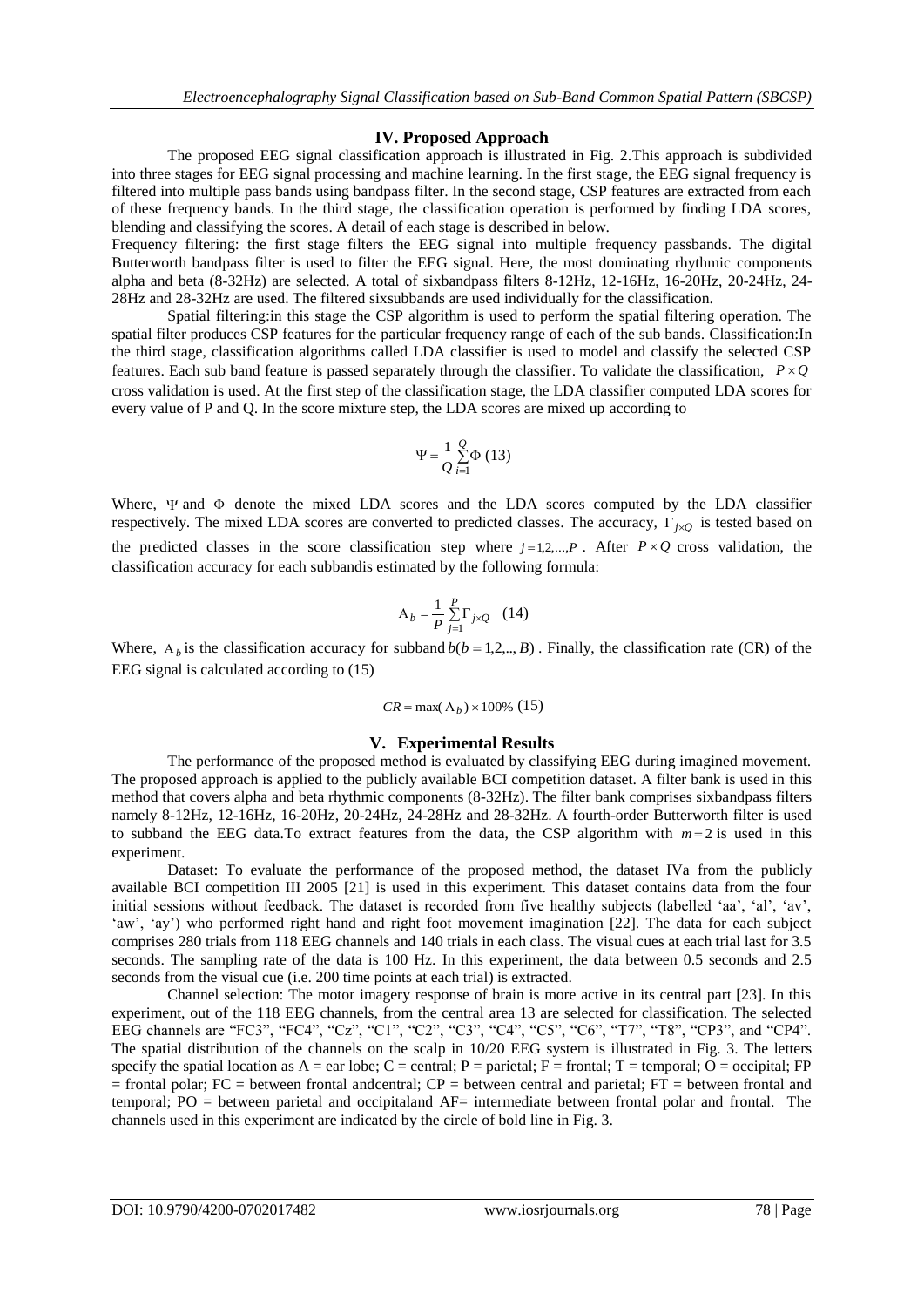

**Figure 3:** Location and nomenclature of the intermediate 10% electrodes (10/20 EEG system), as standardized by the American EEG society.



Figure 4: The spectrum of (a-b) subband 1(8-12Hz) and (c-d) subband 2(12-16Hz) components for right hand and right foot movement respectively.



Figure 5: The spectrum of (a-b) subband3(16-20Hz) and (c-d) subband4(20-24Hz) components for right hand and right foot movement respectively.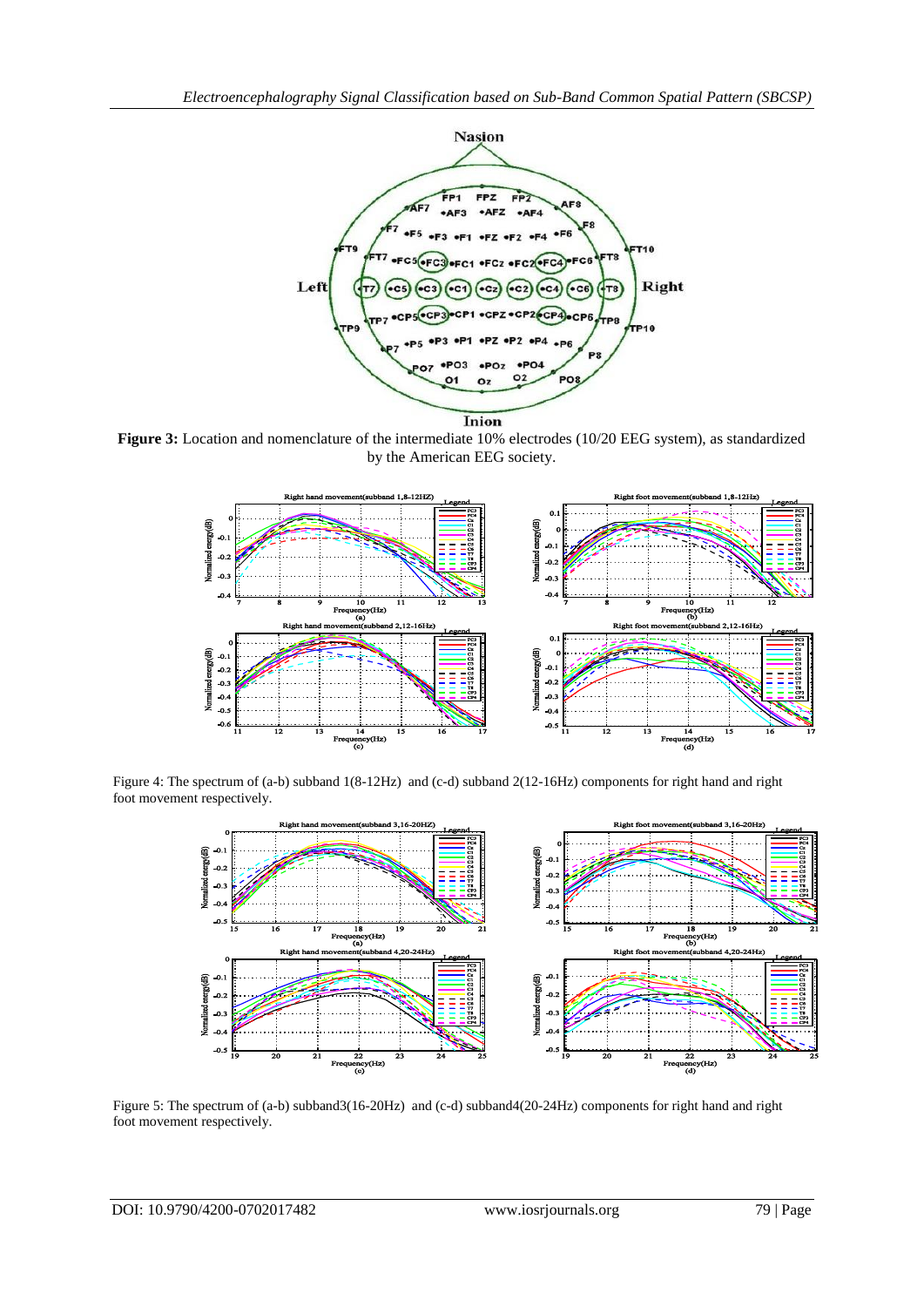

Figure 6: The spectrum of (a-b) subband5(24-28Hz) and (c-d) subband6(28-32Hz) components for right hand and right foot movement respectively.



Figure 7: Topographical map of brain for subband 1(8-12Hz) and subband 2(12-16Hz) of five subjects; first trace: right hand, second trace: right foot movement of subband 1; third trace: right hand, fourth trace: right foot movement of subband 2.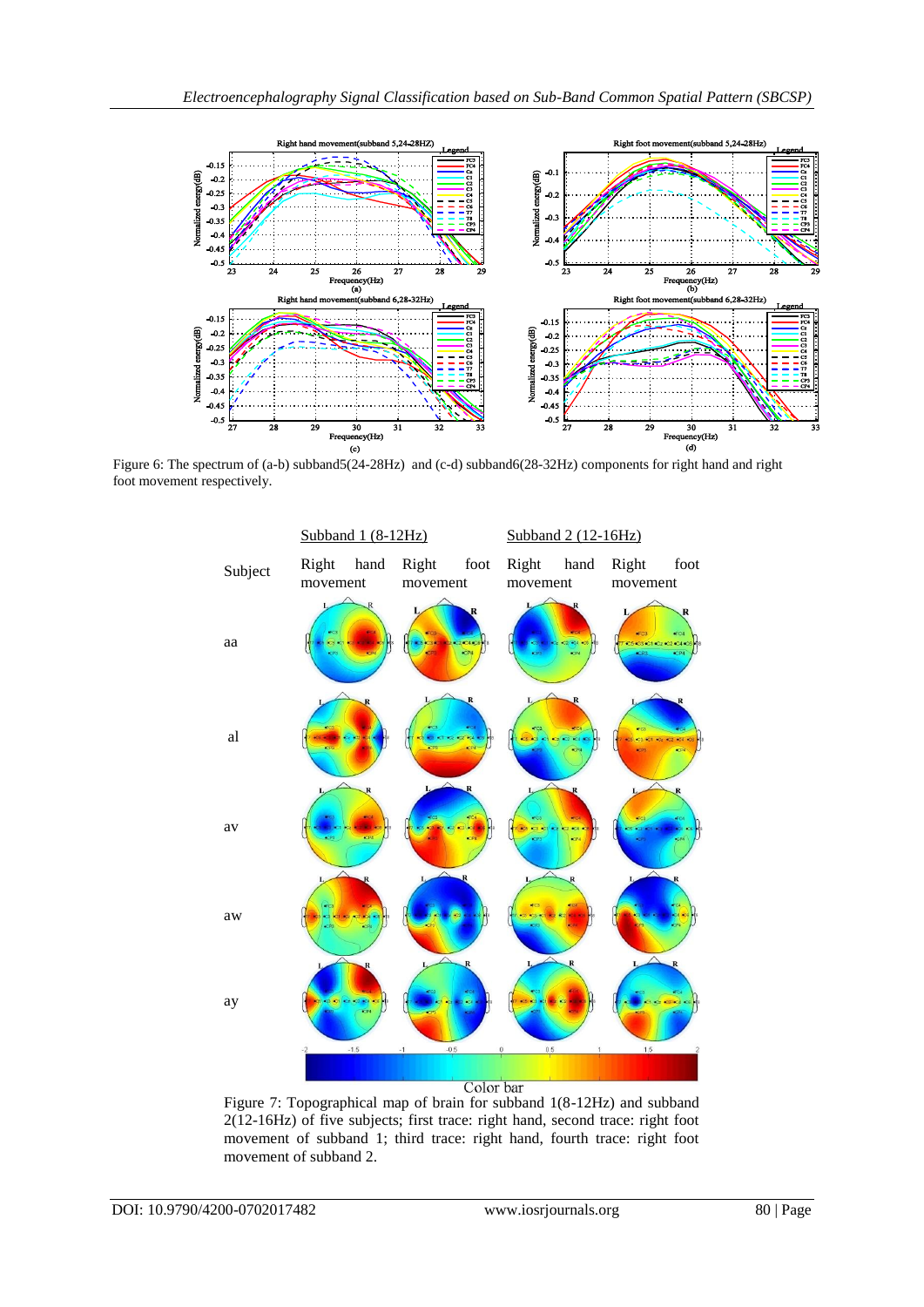| <b>Tuble 1.</b> Chapmineation accuracy $(70)$ |         |      |      |      |      |         |
|-----------------------------------------------|---------|------|------|------|------|---------|
| Method                                        | subject |      |      |      |      |         |
|                                               | aa      | al   | av   | aw   | ay   | average |
| CSP <sub>1</sub>                              | 71.3    | 88.4 | 48.6 | 89.9 | 79.9 | 75.6    |
| CSP <sub>2</sub>                              | 65.3    | 90.2 | 63.7 | 80.3 | 87.3 | 77.4    |
| <b>EMD-CSP</b>                                | 68.4    | 89.6 | 64.1 | 82.5 | 86.9 | 78.3    |
| MEMD1-CSP                                     | 68.8    | 90.0 | 68.8 | 76.3 | 87.5 | 78.3    |
| MEMD2-CSP                                     | 60.3    | 82.9 | 55.3 | 60.7 | 74.0 | 66.6    |
| $FBCSP_w$                                     | 93.3    | 98.5 | 66.8 | 93.8 | 93.6 | 89.2    |
| FBCSP <sub>f</sub>                            | 86.0    | 97.9 | 76.8 | 96.8 | 94.0 | 90.3    |
| <b>Proposed Method</b>                        | 94.4    | 98.7 | 81.2 | 98.2 | 96.8 | 93.9    |

**Table I:** Classification accuracy (%)

In Fig. 4-6, the individual color line indicates the energy (normalized) contributed by the different subbands to the selected channels. Fig. 4 (a) and Fig. 4 (b) show the spectrums of the subband 1 (8-12Hz) component for right hand and right foot movement respectively. The spectrums of the subband 2 (12-16Hz) for right hand and right foot movement are depicts in Fig. 4 (c) and Fig. 4 (d) respectively. Each color trace in Fig. 5 represents the spectrum of the activity of subband 3 (16-20 Hz) and subband 4 (20-24Hz) for both right hand and right foot movement. The spectrums of the higher frequency subbands, subband 5 (24-28Hz) and subband 6 (28-32Hz) are shown in Fig. 6. From Fig. 4-6, the overall observation is that for right hand movement channels C2, C3, Cz, C4, FC4 and T8 shows comparatively more energy than other channels. On the other hand, channels C3, C4, CP3, PC3, FC4 and T7 shows comparatively more energy than rest of the channels for the right foot movement.

The topographical brain maps for subband 1 and subband 2 during imaginary right hand and right foot movement for the five subjects ('aa', 'al', 'av', 'aw', 'ay') are shown in Fig. 7. The most significant CSP of the two subbands are used for the topographical brain maps. The first and second trace (Fig. 7) shows the topographical brain maps of the subband 1 for imaginary right hand and foot movement respectively. The topographical brain maps of subband 2 for the imaginary right hand and foot are shown in third and fourth trace (Fig. 7) respectively. From Fig. 7 we observed that for right hand movement the electrodes of right hemisphere of the head scalp are more active whereas the electrodes of left hemisphere of the head scalp are more active for the right foot movement.

Classification results:In this paper, we found the classification results of the EEG during imagined right hand and right foot movement using the proposed method. Table I shows the classification accuracy of unbiased 10×10–fold cross validations performed. We compare the performance of the proposed method to that of the other methods (CSP, EMD-CSP and MEMD-CSP) proposed in [24] and methods (FBCSP<sub>w</sub>, FBCSP<sub>f</sub>) proposed in [12].Table Ishow that our proposed method yields superior result than all othermethods.

## **VI. Conclusion**

A novel method to classify EEG during imagined right hand and right foot movement is introduced in this paper. In this method the EEG is filtered into multiple sub ands for the purpose of selecting an appropriate operational frequency band. The discriminative CSP features are then extracted from each of these subbands.To classify the extracted features a classification algorithm, LDA is used. LDA score is produced for every fold cross validation. The LDA scores are mixed up and the mixed scores are converted to predicted class. The classification accuracy is tested based on the predicted class. The experimental results show that the proposed method yields superior classification accuracy compared against existing methods CSP, EMD-CSP, MEMD- $CSP$ , FBCSP<sub>w</sub>andFBCSP<sub>f</sub>.

#### **Acknowledgements**

This research work supported by the Information and Communication Technology (ICT) division of the ministry of Post, Telecommunication and Information Technology, Bangladesh.

#### **References**

- [1]. B. Rebsamen, E. Burdet, C. Guan, H. Zhang, C. L. Teo, Q.Zeng, C.Laugier, and M. H. Ang Jr., "Controlling a Wheelchair Indoors UsingThought," IEEE IntelligentSystems, vol. 22, no. 2, pp. 18-24, 2007.
- [2]. N. Birbaumer, "Brain-computer-interface research: Coming of age," Clin. Neurophysiol., vol. 117, no. 3, pp. 479-483, 2006.
- [3]. J. R. Wolpaw, N. Birbaumer, D. J. McFarland, G. Pfurtscheller and T. M. Vaughan, "Brain-computer interfaces for communication andcontrol,"Clin. Neurophys., vol. 113, pp. 767-791, 2002.
- [4]. H. Ramoser, J. M¨uller-Gerking, and G. Pfurtscheller, "Optimal spatial filtering of single trial EEG during imagined hand movement," IEEE Transactions on Rehabilitation Engineering, vol. 8, no. 4, pp. 441–447, 2000.
- [5]. G. Dornhege, B. Blankertz, M. Krauledat, F. Losch, G. Curio, and K.- R. M¨uller, "Optimizing spatio-temporal filters for improving Brain-Computer Interfacing," in Advances in Neural Inf. Proc. Systems (NIPS05), J. Platt, Ed., vol. 18, Vancouver, Canada, December 2005.